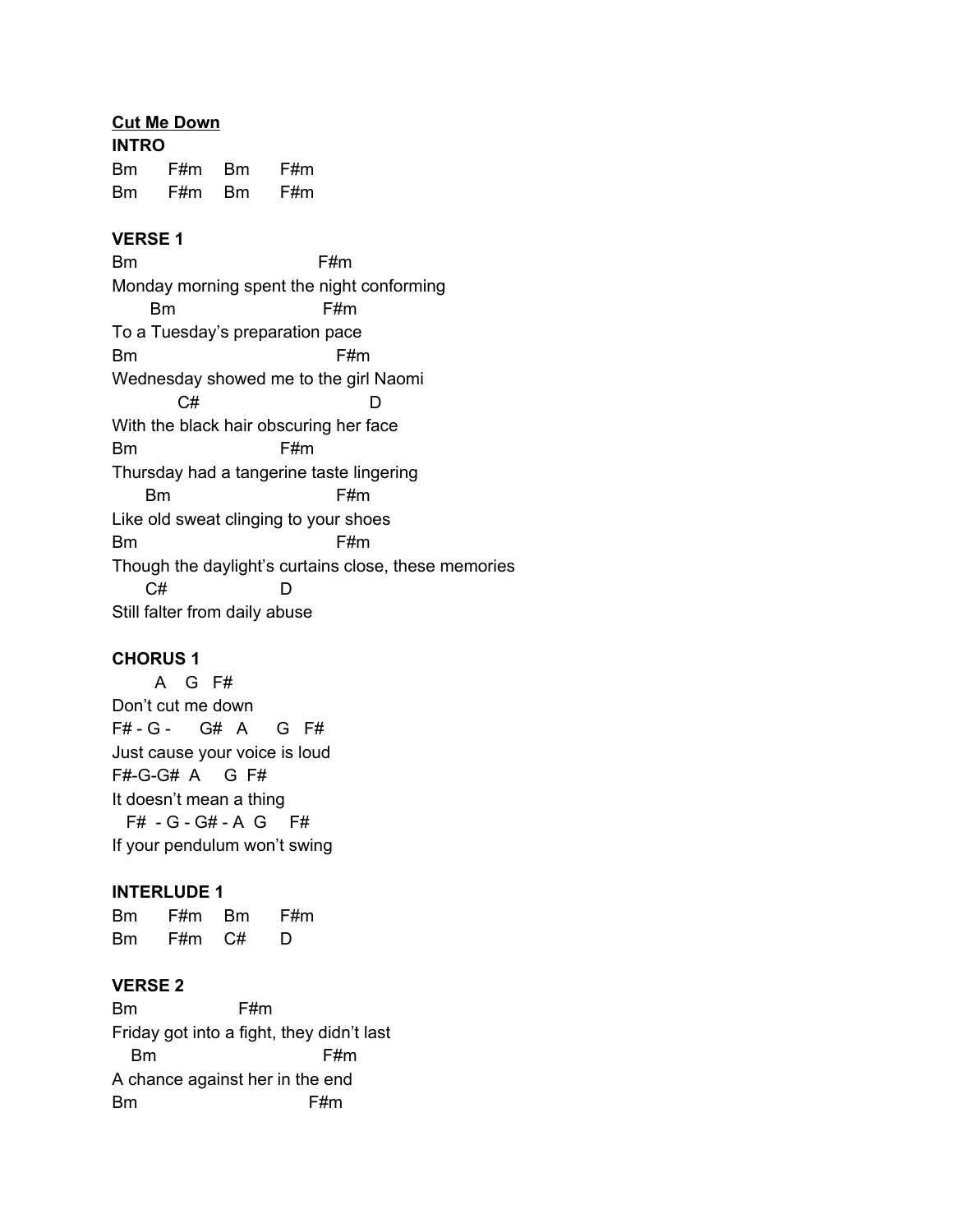Why give everything you've got when all you have C# D To do is just simply pretend Bm F#m Wrap this all around your shoulders, like a spool of Bm F#m Wire to fuel your circuit dreams Bm F#m Spend your life conducting one false light C# D And you will feel like another machine

## **CHORUS 2**

A G F# Don't cut me down F# - G - G# A G F# Just cause your voice is loud F#-G-G# A G F# It doesn't mean a thing F# - G - G# - A G F# If your pendulum won't swing

## **SOLO**

| Bm        | F#m | Bm | F#m |
|-----------|-----|----|-----|
| <b>Bm</b> | F#m | C# | D   |
| <b>Bm</b> | F#m | Вm | F#m |
| <b>Bm</b> | F#m | C# | D   |

## **VERSE 3**

Bm F#m Sunday's just another Monday, tinged with Bm F#m A procrastinator's frantic fear Bm F#m No regrets until the weekend ends, C# D (stop) I'll just change myself at the new year

# **CHORUS 3**

A G F# Don't cut me down F# - G - G# A G F# Just cause your voice is loud